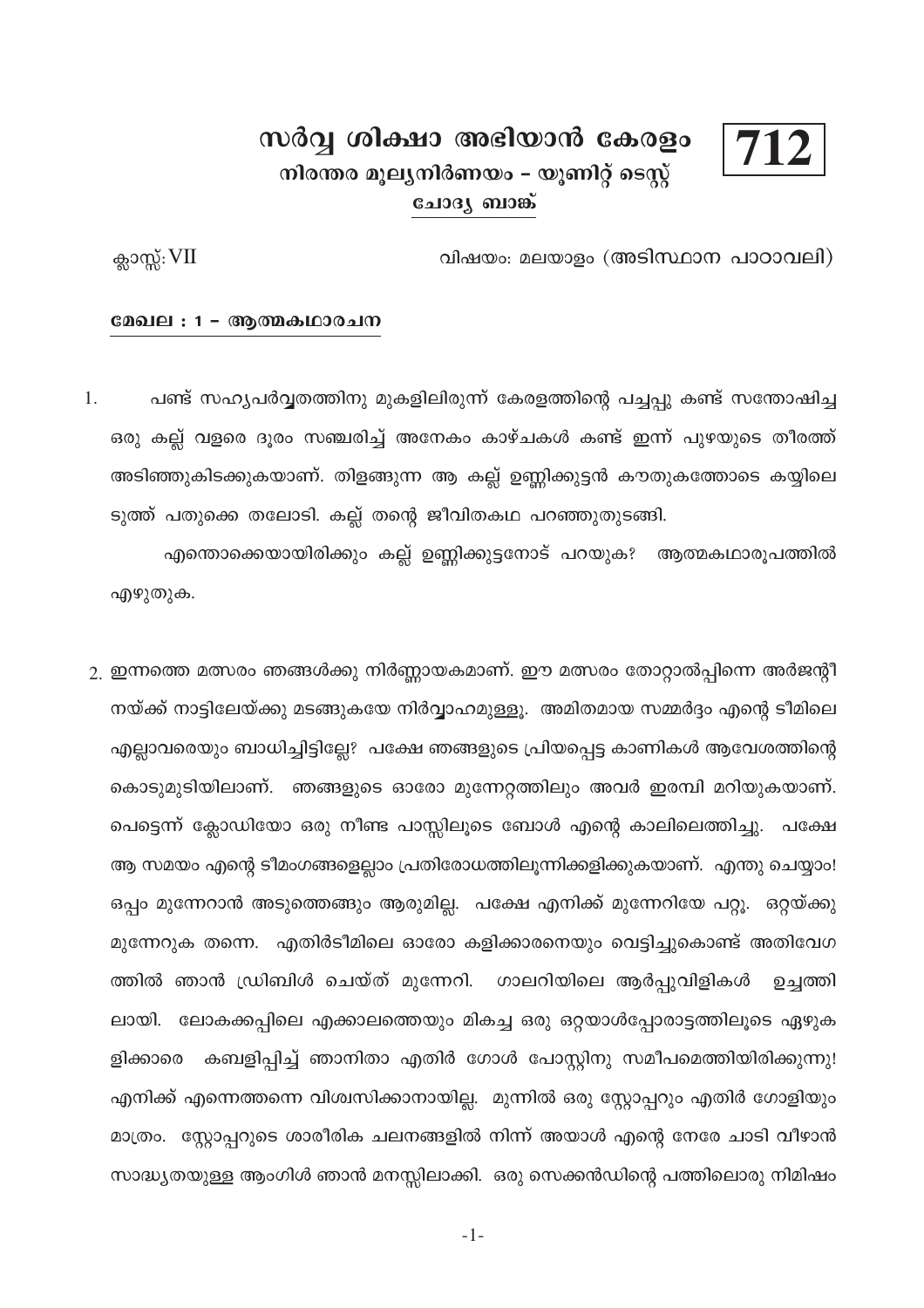ഒരിക്കൽ കൂടി പന്തു വെട്ടിച്ച് ഞാൻ ഒഴിഞ്ഞുമാറി. ബാലൻസ് തെറ്റി വീഴുന്നതിനുമുമ്പ് പന്ത് പോസ്റ്റിലേയ്ക്ക് തള്ളി. ഗോളിക്ക് എത്തിപ്പിടിക്കാനാകാത്ത അകലത്തിലൂടെ പന്ത് വലയിലേയ്ക്ക് ഉരുണ്ടുകയറി. ഗോൾ! ജനലക്ഷങ്ങൾ ആർത്തുവിളിച്ചു. അവിശ്വസനീ യമായ ഗോൾ എന്ന് എതിർടീം അംഗങ്ങളുടെ പോലും മുഖങ്ങൾ വിളിച്ചു പറയുന്നുണ്ടാ യിരുന്നു. ഞാൻ പെട്ടെന്ന് ഗ്രൗണ്ടിൽ മുട്ടുകുത്തി കൈകൾ ഇരുവശത്തേയ്ക്കും നീട്ടി അങ്ങകലെ ആകാശങ്ങളിലേയ്ക്കു കണ്ണയച്ചു. ഈശ്വരാ! നന്ദി!! നന്ദി!!!

നിങ്ങളുടെ ജീവിതത്തിലും ഏതെങ്കിലുമൊക്കെ കളികളിൽ ഇതുപോലെ ആവേ ശകരമായി പങ്കെടുത്തിട്ടുണ്ടാവുമല്ലോ. ആ ദിവസത്തെ നിങ്ങളുടെ പ്രവൃത്തികളും ചിന്തകളും ആത്മകഥാരൂപത്തിൽ എഴുതുക.

3. അതിരാവിലെ എഴുന്നേറ്റ് കുളിച്ചൊരുങ്ങി. ഇന്നാണ് കൃഷ്ണന്റെയടുത്തേയ്ക്ക് പോകു ന്നത്. ഭാര്യയും എത്രയോ നാളുകളായി നിർബന്ധിക്കുന്നു. പക്ഷേ അദ്ദേഹത്തെ കാണു വാൻ പോകുമ്പോൾ എന്തെങ്കിലും കൊണ്ടു പോകേണ്ടേ? ഇവിടെ എന്തിരിക്കുന്നു! അവസാനം ഭാര്യ എവിടെനിന്നോ കുറച്ച് നെല്ല് സംഘടിപ്പിച്ച് ഇടിച്ച് അവലാക്കിത്തന്നു. കീറി മുഷിഞ്ഞ ഒരു തുണിയിൽ അതു പൊതിഞ്ഞു കക്ഷത്തുവെച്ച് ഇറങ്ങി നടന്നു.....

നല്ല വെയിൽ ! വല്ലാത്ത ക്ഷീണം തോന്നി. നേരം വെളുത്തിട്ട് ഇതുവരെ ഒന്നും കഴിച്ചിട്ടില്ല.....

കുചേലന്റെ ജീവിതത്തിലെ ഒരു ഘട്ടമാണ് ഇവിടെ ആത്മകഥാരുപത്തിൽ സൂചി പ്പിച്ചിരിക്കുന്നത്. തുടർന്ന്, അദ്ദേഹം ശ്രീകൃഷ്ണഭഗവാന്റെ സമീപത്തുനിന്ന് തിരിച്ചു വീട്ടിലെത്തുന്നതുവരെയുള്ള ചിന്തകൾ ആത്മകഥാരൂപത്തിലെഴുതുക.

4. മഴയുടെ ഇരമ്പം കേട്ടുകൊണ്ടാണുണർന്നത്. നോക്കുമ്പോൾ നല്ല മഴ! ഇടിച്ചുകുത്തി പെയ്യുകയാണ് !

പുതച്ചുമൂടിക്കിടക്കാൻ നല്ല സുഖം! ഹയ്യടാ! ഇന്നു സ്ക്കൂൾ തുറക്കുന്ന ദിവസമല്ലേ? എന്തൊക്കെയാണ് അമ്മ വാങ്ങി വെച്ചിരിക്കുന്നത്! പുതിയ ബാഗ്, ഉടുപ്പ്, കുട...... ഹായ്! എന്തൊരു രസമായിരിക്കും!......

നിങ്ങളുടെ ജീവിതത്തിലും ആദ്യ സ്ക്കുൾ ദിനത്തെക്കുറിച്ചുള്ള ഓർമ്മകൾ ഉണ്ടാ വുമല്ലോ. അന്ന് മഴയുണ്ടായിരുന്നോ? പുത്തനുടുപ്പിന്റെ ഗന്ധം നിറയുന്നുണ്ടോ? പ്രവേ

 $-2-$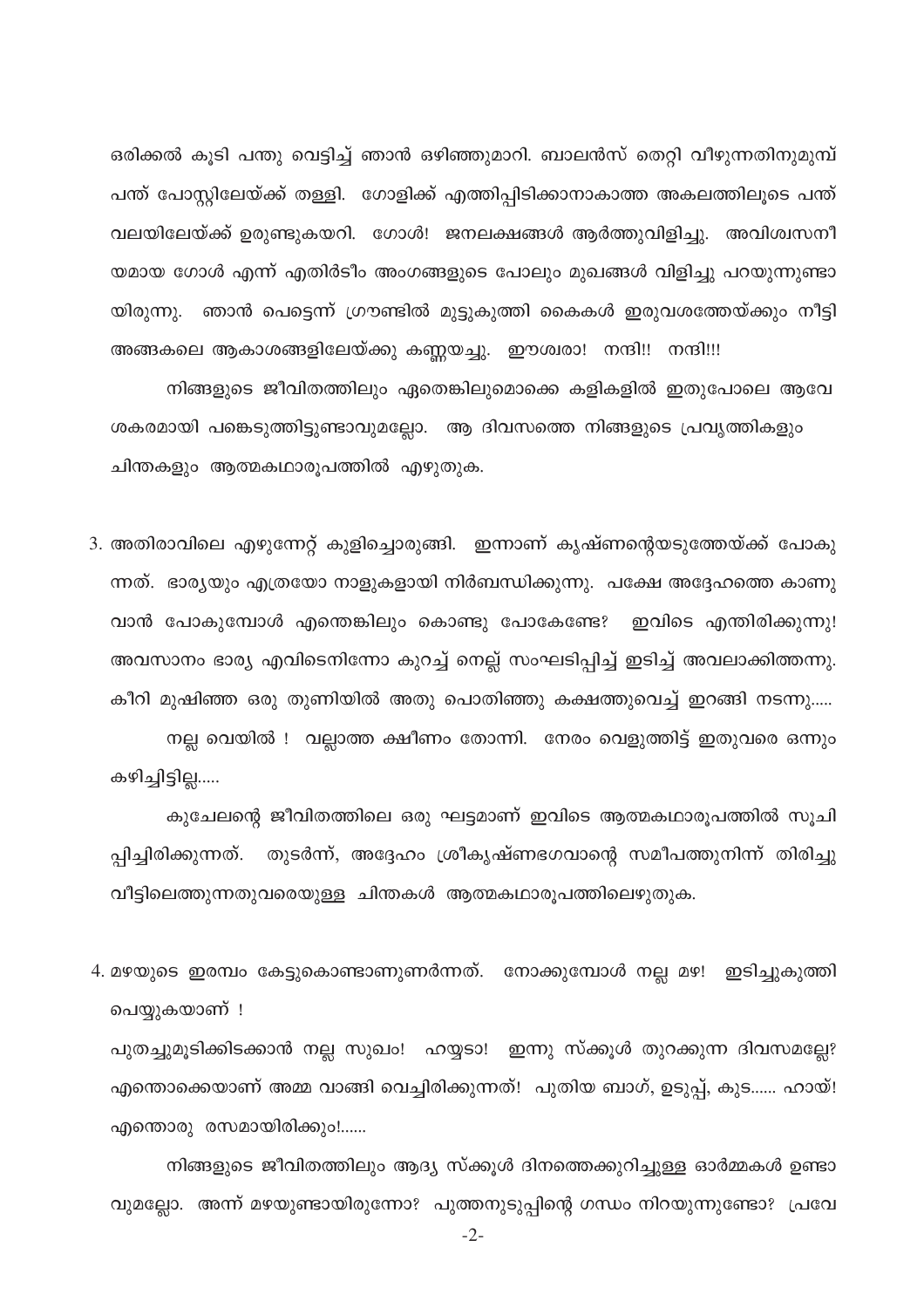ശനോത്സവ പരിപാടികൾ, കൂട്ടുകാർ, അദ്ധ്യാപകർ അങ്ങനെ എന്തെല്ലാം ഓർമ്മകൾ! നിങ്ങളുടെ വിദ്യാലയജീവിതത്തിലെ ആദ്യദിനങ്ങളെപ്പറ്റി ആത്മകഥാപരമായ ഒരു കുറിപ്പു തയ്യാറാക്കുക.

5. ''ണിം ണിം........'' ബെൽ മുഴങ്ങി. കുട്ടികൾ ആവേശത്തോടെ പുറത്തേയ്ക്കോടി. മൈതാനം മുഴുവൻ തുള്ളിച്ചാടി നടക്കുന്ന കുട്ടികൾ. പെട്ടെന്നതാ സഡാക്കോ കുഴ ഞ്ഞുവീഴുന്നു! വേഗം അവളെ വാരിയെടുത്ത് ആശുപത്രിയിലെത്തിച്ചു. മാരകമായ ക്യാൻസർ രോഗം ബാധിച്ചുകഴിഞ്ഞിരുന്നു ആ മിടുക്കിക്ക്. ആശുപത്രിക്കിടക്കയിൽ കിടന്ന് അവൾ പിന്നിട്ട ദിവസങ്ങളെക്കുറിച്ചോർമ്മിച്ചു. സ്ക്കൂളിലെ സന്തോഷകരമായ ദിനങ്ങൾ, കൂട്ടുകാരുടെയും അദ്ധ്യാപകരുടെയും സ്നേഹവാത്സല്യങ്ങൾ, തന്നെ രോഗ ബാധിതയാക്കിയ ഓഗസ്റ്റ് ആറ് എന്ന കറുത്ത ദിവസം........

സഡാക്കോയുടെ ജീവചരിത്രത്തിൽ നിന്നെടുത്ത ഒരു ഭാഗമാണ് ഇവിടെ കൊടു ത്തിട്ടുള്ളത്. ആശുപത്രിക്കിടക്കയിലെ അവളുടെ ചിന്തകൾ ആത്മകഥാരൂപത്തിലേയ്ക്ക് മാറ്റിയെഴുതുക.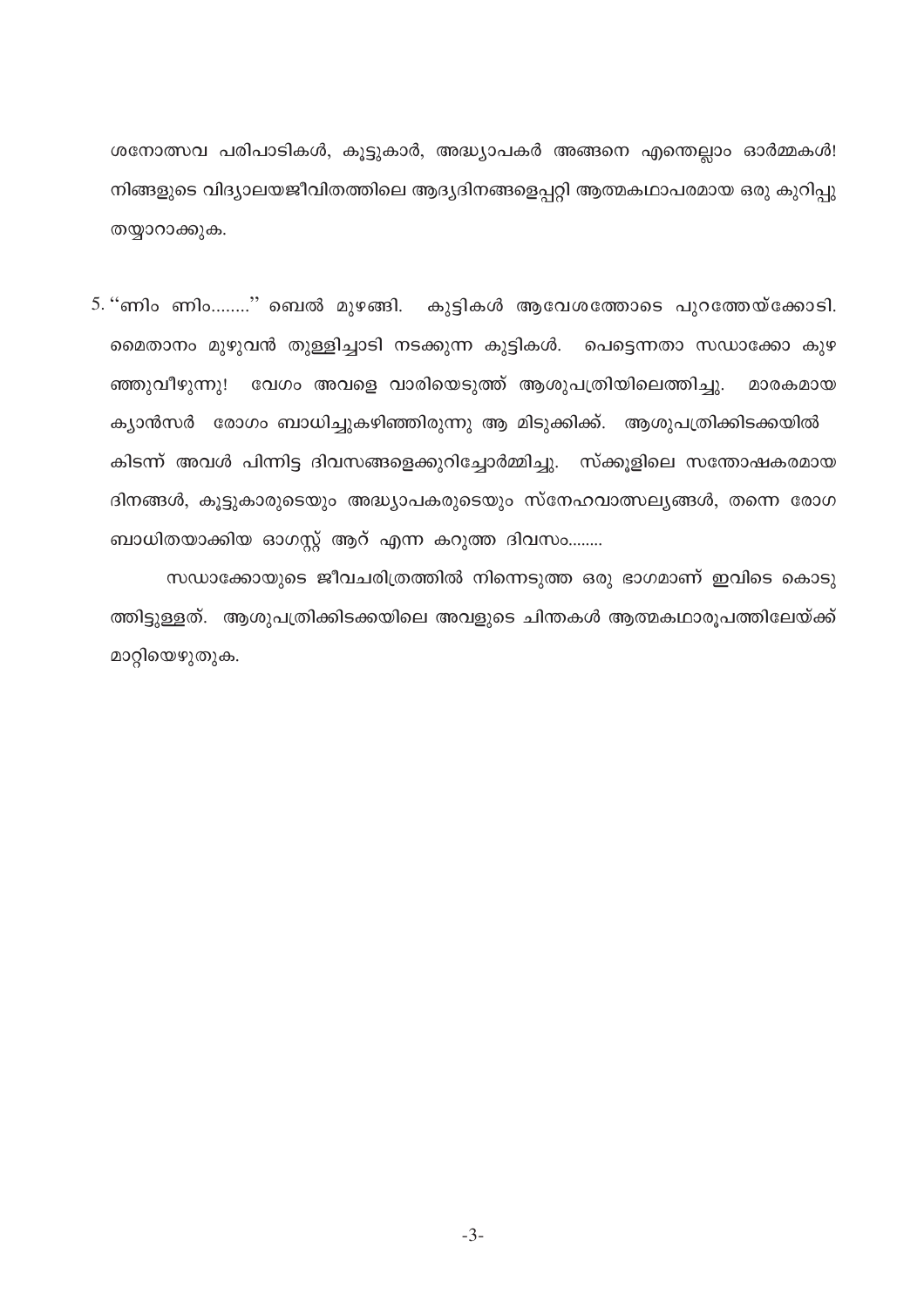#### മേഖല: 2 – പത്രവാർത്ത

- 1. വീണുപോയ കൂട്ടുകാരന്റെ കൈകൾ കോർത്തുപിടിച്ച് ഫിനിഷിംഗ് പോയിന്റിലേയ്ക്കു നടന്നുപോയ ഏതാനും വിദ്യാർത്ഥികളുടെ കഥ മത്സരശ്രുതി എന്ന പാഠഭാഗത്ത് നിങ്ങൾ വായിച്ചല്ലോ. ഹൈദരാബാദ് നാഷണൽ സ്റ്റേഡിയത്തിലെ ആ അസാധധാരണ സംഭവ ത്തിന്റെ ഒരു പത്രവാർത്ത തയ്യാറാക്കുക.
- 2. കോട്ടയം ഗവ. യു.പി. സ്ക്കൂളിലെ സമ്പൂർണ്ണകായികക്ഷമതാ പദ്ധതിയുടെ ഉദ്ഘാടന പരിപാടികളുടെ നോട്ടീസ് കാണുക.

ഗവ. യു.പി.എസ്. കോട്ടയം

# സമ്പൂർണ്ണ കായികക്ഷമതാ പരിപാടി

മാന്യരേ,

കോട്ടയം ഗവ. യു.പി. സ്ക്കുളിലെ സമ്പുർണ്ണ കായിക ക്ഷമതാപരിപാടിയുടെ ഉദ്ഘാടനം 2011 ജൂലൈ 12–ാം തീയതി ചൊവ്വാഴ്ച രണ്ടു മണിക്ക് സ്ക്കൂൾ ഹാളിൽ നടക്കുകയാണ്. കുട്ടി കൾക്ക് ശാരീരികവും മാനസികവുമായ ഉണർവ്വും ഉന്മേഷവും നൽകി ആരോഗ്യമുള്ള ഒരു തലമു റയെ വാർത്തെടുക്കുകയെന്ന മഹത്തായ ലക്ഷ്യത്തോടെയാണ് ഈ പദ്ധതി ആവിഷ്ക്കരിച്ചിട്ടുള്ള ത്. ഈ ചടങ്ങിലേക്ക് നിങ്ങളുടെ ഏവരുടേയും സാന്നിദ്ധ്യവും സഹകരണവും സാദരം ക്ഷണിച്ചു കൊള്ളുന്നു.

കോട്ടയം,

 $08 - 07 - 2011.$ 

## രമാദേവി (ഹെഡ്മിസ്ട്രസ്സ്)

# കാരൃപരിപാടി

1. ഈശ്വരപ്രാർത്ഥന

: ശ്രീമതി. രമാദേവി (ഹെഡ്മിസ്ട്രസ്സ്) 2. സ്വാഗതം

3. അദ്ധ്യക്ഷപ്രസംഗം : ശ്രീ. പ്രേംശങ്കർ

4. ഉദ്ഘാടനം : ശ്രീ. പി.ജി. സാബു (ജില്ലാ കോ-ഓർഡിനേറ്റർ,

സമ്പൂർണ്ണ കായികക്ഷമതാ പദ്ധതി.)

5. ആശംസാപ്രസംഗങ്ങൾ

1. ശ്രീ. റ്റി.ജെ.ജോസ് (പി.ടി.എ പ്രസിഡന്റ്)

2. ശ്രീമതി. ആശാലത (മാതൃസംഗമം പ്രസിഡന്റ്)

3. ശ്രീ. ശ്രീകുമാർ (കൺവീനർ, സ്ക്കൂൾ സ്പോർട്സ് ക്ലബ്ബ്)

6. കൃതജ്ഞത : ശ്രീമതി. പി.ജെ.ബിന്ദു (സ്ക്കുൾ കൺവീനർ, കായിക ക്ഷമതാ പദ്ധതി)

ഈ നോട്ടീസിലെ വിശദാംശങ്ങൾ ഉൾപ്പെടുത്തി പിറ്റേന്ന് വരാനിടയുള്ള ഒരു പത്ര വാർത്ത തയ്യാറാക്കുക.

 $-4-$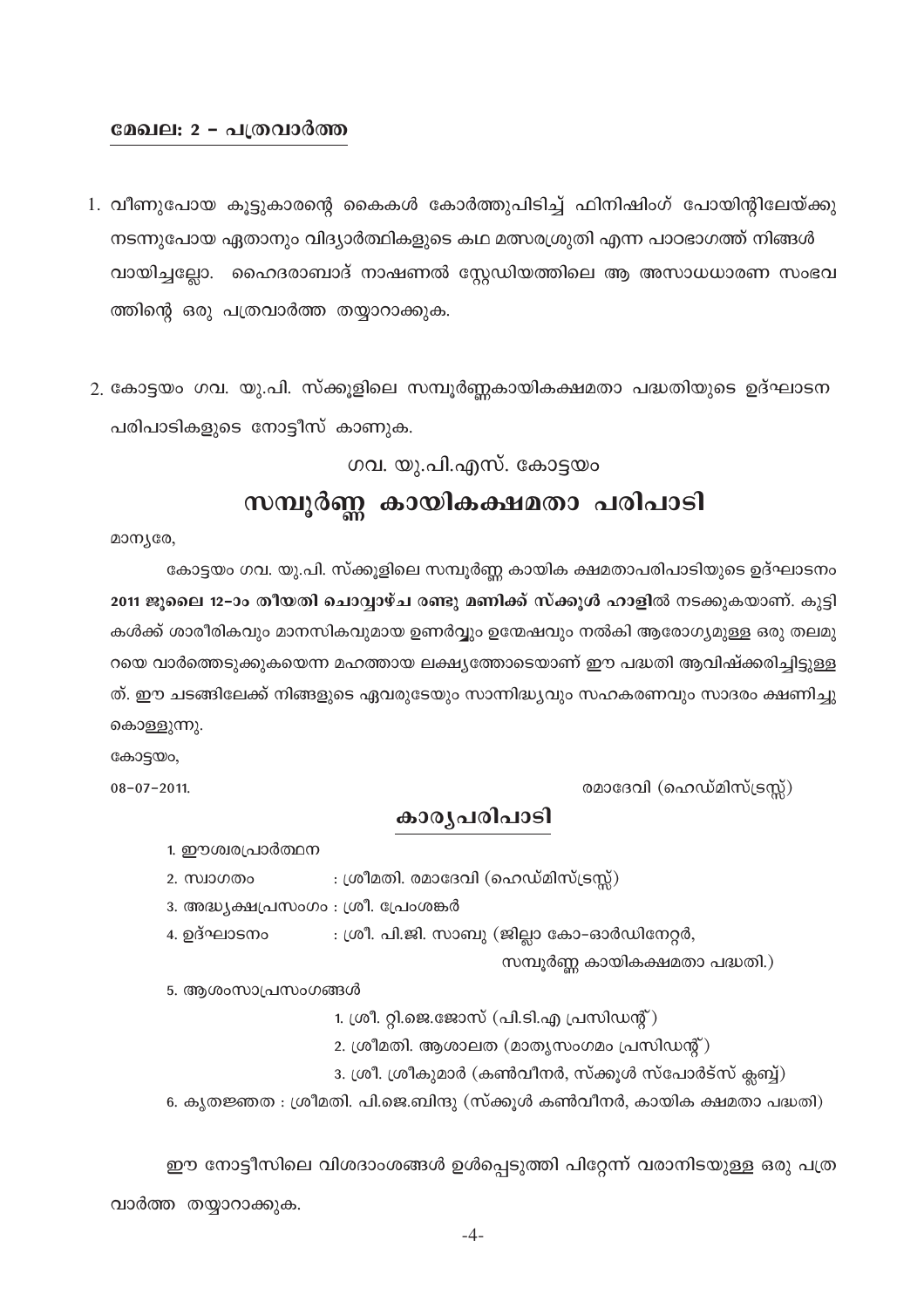- 3. അണ്ണാൻകുന്ന് ഗവ. സ്ക്കൂളിൽ രണ്ടു ദിവസമായിട്ടാണ് കായികമേള സംഘടിപ്പിച്ചത്. തികഞ്ഞ അച്ചടക്കത്തോടെ സംഘടിപ്പിക്കപ്പെട്ട ഈ മേളയിലെ വിജയികൾക്കെല്ലാം തന്നെ ആവേശോജ്ജ്വലമായ സ്വീകരണവും നൽകപ്പെട്ടു. സ്കൂളിനും നാടിനാകെത്തന്നെയും ഒരു പുത്തൻ ഉണർവ്വു പകർന്ന ആ മേളയുടെ വിശദാംശങ്ങൾ ഉൾക്കൊള്ളിച്ച് ഒരു പത്ര വാർത്ത തയ്യാറാക്കുക. സ്കൂൾ പാഠ്യപദ്ധതിയിൽ കായികമേളകൾക്കുള്ള പങ്ക്, കായിക പ്രതിഭകൾക്ക് അതിലൂടെ ലഭിക്കുന്ന പ്രോത്സാഹനം തുടങ്ങിയ കാര്യങ്ങളും വാർത്ത യിൽ ഉൾപ്പെടുത്തുവാൻ ശ്രമിക്കുമല്ലോ?
- 4. 1984 ആഗസ്റ്റ് 8 ന് ലോസ്ആഞ്ചലസ്സിൽ നടന്ന ഒളിംപിക്സ് വനിതാവിഭാഗം 400 മീറ്റർ ഹർഡിൽസിൽ പി.ടി.ഉഷയ്ക്ക് സെക്കന്റിന്റെ നുറിലൊരംശം വ്യത്യാസത്തിൽ മെഡൽ നഷ്ടമായ സംഭവത്തെ ആസ്പദമാക്കി ഒരു പത്രവാർത്ത തയ്യാറാക്കുക.
- 5. പി.ടി. ഉഷയുടെ പ്രിയ ശിഷ്യയായ ടിന്റുലൂക്ക ഈയിടെ ഒട്ടേറെ അവിസ്മരണീയ വിജയ ങ്ങൾ നേടി ഏഷ്യയുടെയാകെ അഭിമാനമായി മാറിക്കൊണ്ടിരിക്കുകയാണ്. പരിശീ ലകയെന്ന നിലയിൽ പി.ടി.ഉഷയുടെ പ്രാഗത്ഭ്യത്തിന്റെ തെളിവുകൂടിയാണ് ടിന്റുലൂക്ക. ടിന്റുലൂക്കയുടെ കായികരംഗത്തെ വളർച്ചയെയും ഇന്ത്യയുടെ പ്രതീക്ഷകളെയും വിശക ലനം ചെയ്തുകൊണ്ട് പത്രത്തിലെ കായികപ്പേജിൽ വരാനിടയുള്ള ഒരു പത്രറിപ്പോർട്ട് തയ്യാറാക്കുക.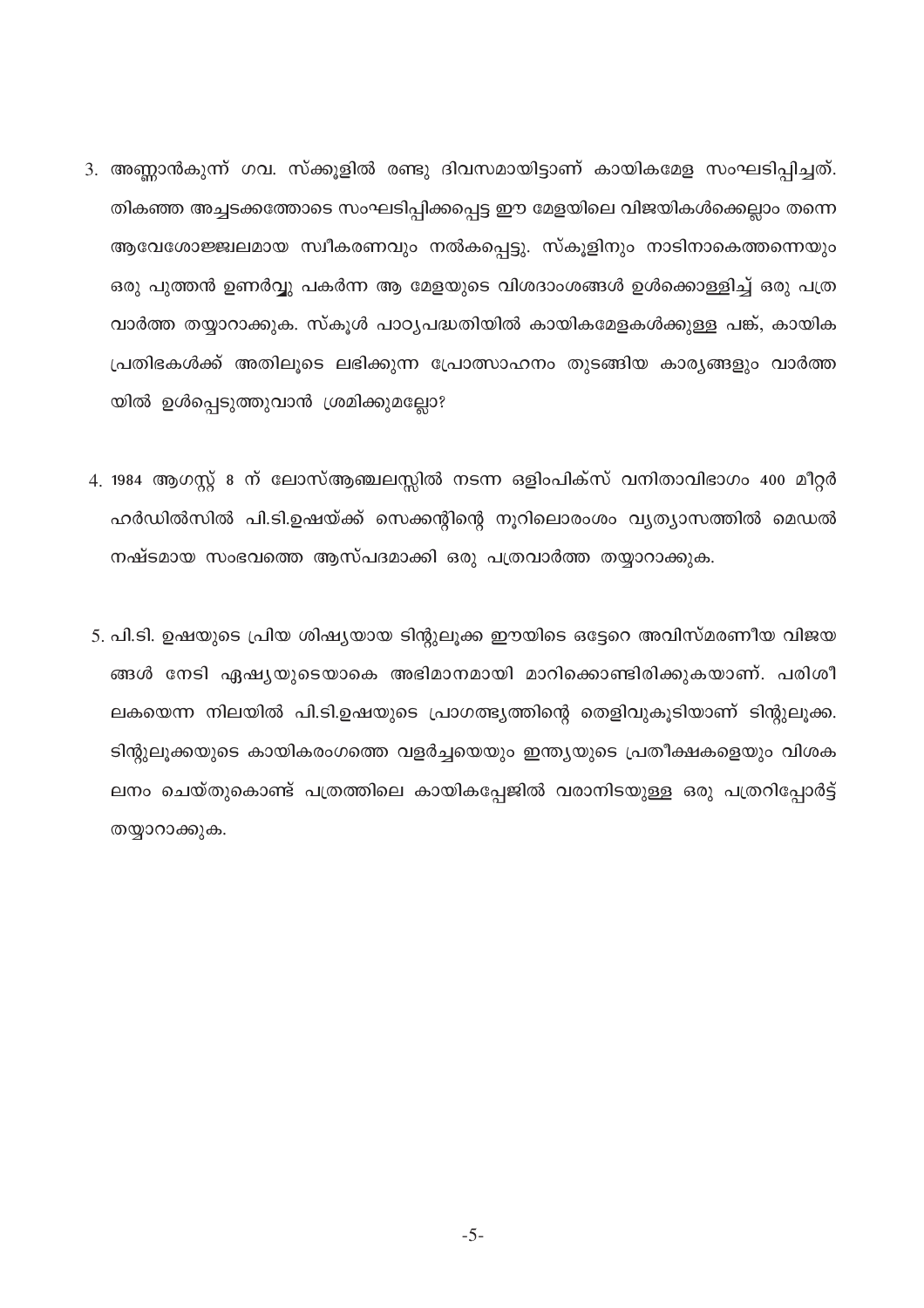#### മേഖല: 3 - അഭിമുഖ ചോദ്യാവലി

- 1. ഒരു പ്രദേശത്തിന്റെയാകെ വളർച്ചയ്ക്കു സഹായിക്കുംവിധം ഒരു സ്കൂളിൽ എങ്ങനെ കായിക പരിപാടികൾ സംഘടിപ്പിക്കാമെന്ന് കേരളത്തിനാകെ കാട്ടിത്തന്ന ഉജ്ജ്വലപ്ര തിഭാശാലിയാണ് കോരുത്തോട് സ്കൂളിൽ അദ്ധ്യാപകനായിരുന്ന തോമസ്മാഷ്. അദ്ദേ ഹവുമായി അഭിമുഖം നടത്തുന്നതിനാവശ്യമായ ആറുചോദ്യങ്ങൾ തയ്യാറാക്കുക. (വ്യ ക്തിപരമായ ചോദ്യങ്ങൾക്കുപരി കായികലോകവുമായി ബന്ധപ്പെട്ട ചോദ്യങ്ങൾ തയ്യാ റാക്കാൻ ശ്രമിക്കുമല്ലോ)
- 2. സംസ്ഥാന സ്കൂൾ കായികമേളയിലെ സ്വർണ്ണമെഡൽ ജേതാവ് ആതിരയെ അനുമോദി ക്കാനായി ബഹുമാനപ്പെട്ട സംസ്ഥാന സ്പോർട്സ് വകുപ്പ് മന്ത്രി സ്കൂളിലെത്തിയിരി ക്കുകയാണ്. പുതിയ ഗവൺമെന്റ് നടപ്പാക്കാനുദ്ദേശിക്കുന്ന പരിപാടികൾ, കായിക രംഗത്തെ ദുഷ്പ്രവണതകൾ, പരിഹാരമാർഗ്ഗങ്ങൾ തുടങ്ങിയവ ഉൾപ്പെടുത്തി ഒരു അഭി മുഖ ചോദ്യാവലി (ആറു ചോദ്യങ്ങൾ) തയ്യാറാക്കുക.
- 3. 2011 ആഗസ്റ്റ് 13 ന് ആലപ്പുഴ പുന്നമടക്കായലിൽ നടന്ന വാശിയേറിയ വള്ളംകളി മത്സര ത്തിൽ, പതിനഞ്ചു ജലരാജാക്കന്മാരെ പിന്നിലാക്കി നെഹ്റുട്രോഫി നേടിയത് കൊല്ലം ജീസസ് ബോട്ട് ക്ലബ്ബ് തുഴഞ്ഞ ദേവാസ് ചുണ്ടനാണ്. ആവേശത്താലും ആഹ്ലാദത്താലും മതിമറന്ന ദേവാസ് വള്ളത്തിലെ തുഴച്ചിൽക്കാർ വള്ളത്തിൽ എഴുന്നേറ്റ് നിന്ന് ആർപ്പുവിളി ച്ചു. ഒറ്റക്കെട്ടായി അവർ വഞ്ചിപ്പാട്ടുപാടി നൃത്തം ചെയ്തു. മാസങ്ങൾ നീണ്ടു നിന്ന ഏകാഗ്രതയോടെയുള്ള പരിശീലനത്തിന്റെ ഫലമായിരുന്നു ആ വിജയം.

ദേവാസ് വള്ളത്തിന്റെ ക്യാപ്ടനുമായി നിങ്ങൾ നടത്താനുദ്ദേശിക്കുന്ന അഭിമുഖ ത്തിനുവേണ്ടി ആറു ചോദ്യങ്ങൾ തയ്യാറാക്കുക.

4. ഇന്ത്യൻ ഫുട്ബോളിന്റെ ഇന്നത്തെ അവസ്ഥ വളരെ ശോചനീയമാണല്ലോ. കേന്ദ്ര-സം സ്ഥാന ഗവൺമെന്റുകളും വിവിധ ഫുട്ബോൾ അസോസിയേഷനുകളും ഒട്ടേറെ പ്രവർത്ത നങ്ങൾ നടത്തുന്നുണ്ടെങ്കിലും ലോകനിലവാരമുള്ള കളിസ്ഥലങ്ങളുടെ അഭാവം, മികച്ച പരിശീലനം ഇല്ലായ്മ തുടങ്ങിയവയൊക്കെ നമ്മെ വല്ലാതെ അലട്ടുന്നുണ്ട്. ഇന്ത്യൻ

 $-6-$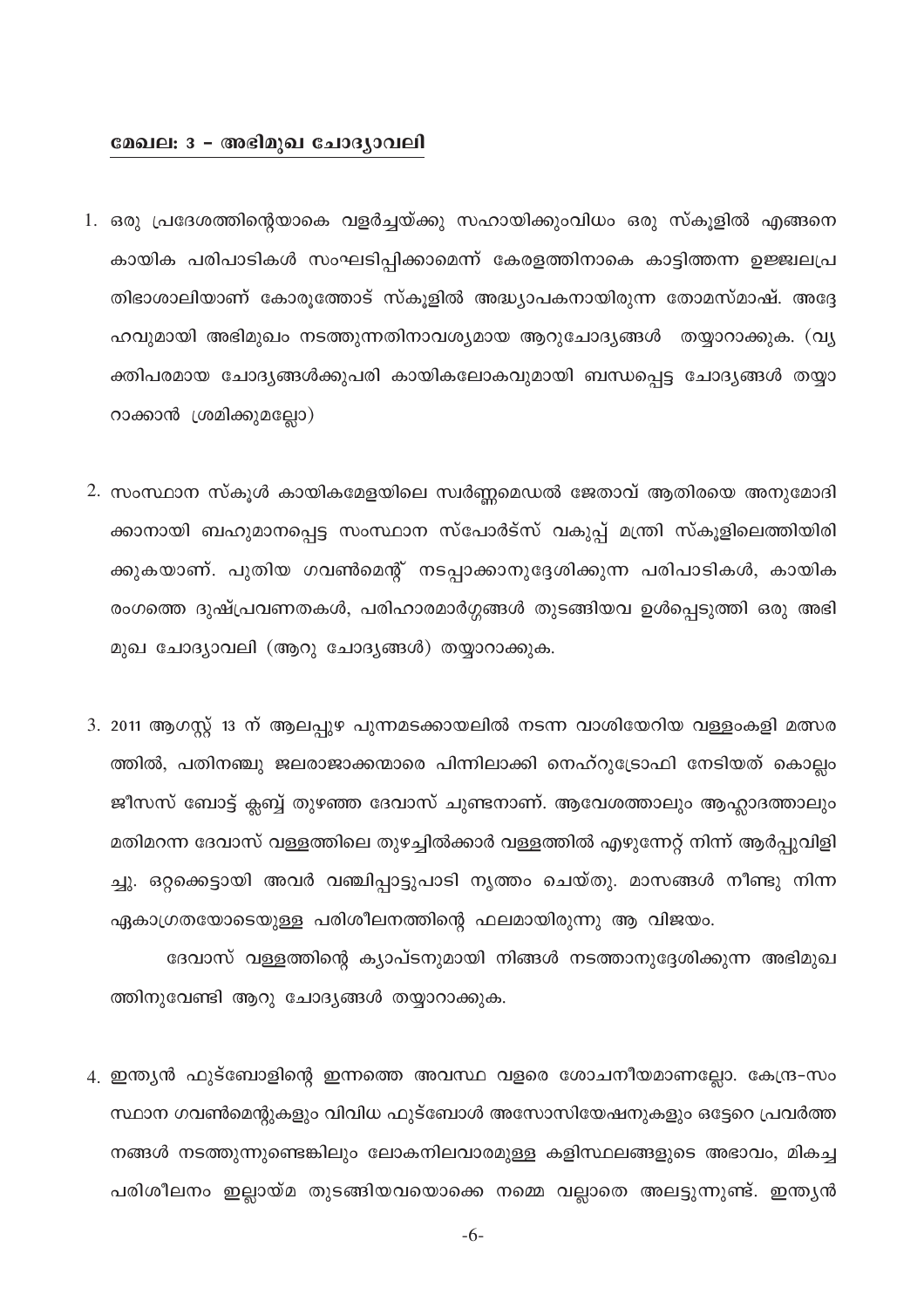ഫുട്ബോളിന്റെ പ്രശ്നങ്ങളെക്കുറിച്ചും പരിഹാരമാർഗ്ഗങ്ങളെക്കുറിച്ചും ഇന്ത്യൻ ഫുട്ബോ ളിന്റെ കറുത്തമുത്ത് എന്നറിയപ്പെടുന്ന ശ്രീ. ഐ.എം. വിജയനുമായി അഭിമുഖം നടത്തു ന്നതിന് ആറുചോദ്യങ്ങൾ തയ്യാറാക്കുക.

5. ഭാരത സർക്കാരിന്റെ ദ്രോണാചാര്യ അവാർഡുനേടിയ മലയാളി കായിക പരിശീലക നാണ് കോച്ച് നമ്പ്യാർ. ശ്രീമതി. പി.ടി.ഉഷയെപ്പോലെ പ്രശസ്തരായ അനേകം ശിഷ്യർ അദ്ദേഹത്തിനുണ്ട്. ഇന്ത്യൻ കായികരംഗത്തിന്റെ വളർച്ചയെയും അതിനായി നാം ഏറ്റെടു ക്കേണ്ട കർമ്മപരിപാടികളെയും കുറിച്ച് അദ്ദേഹത്തോടു ചോദിക്കാനായി അഭിമുഖ ചോദ്യാ വലി (ആറുചോദ്യങ്ങൾ) തയ്യാറാക്കുക.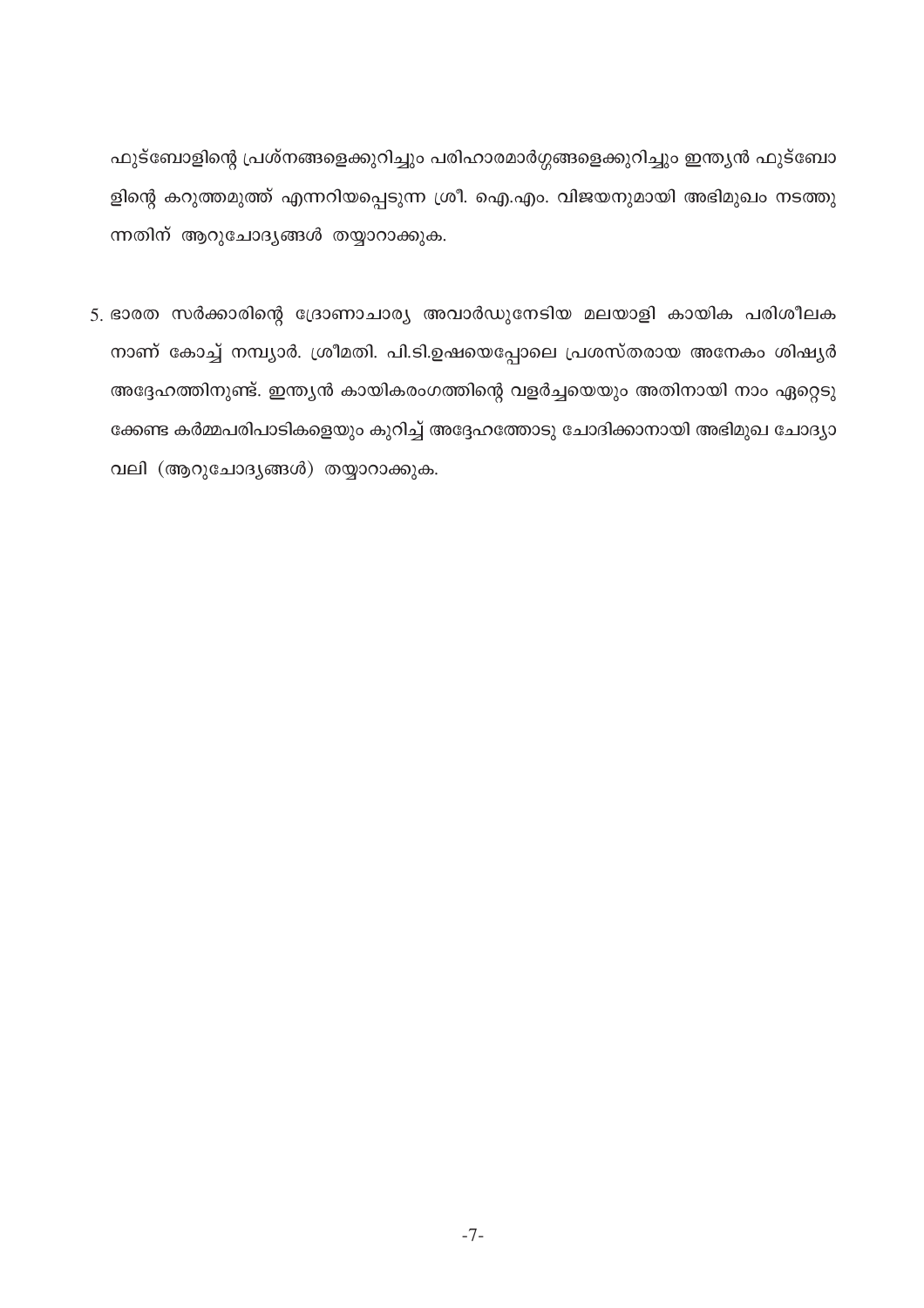#### മേഖല: 4 - സന്ദേശം

- 1. കായിക കേരളത്തിന്റെ ഏറ്റവും പുതിയ അഭിമാനമാണ് പ്രീജ ശ്രീധരൻ. ദേശീയ ഗെയിംസിൽ പതിനായിരം മീറ്റർ ഓട്ടത്തിൽ നാഷണൽ റെക്കോഡോടെ സ്വർണ്ണം നേടി ഒളിമ്പിക്സിനായി കാത്തിരിക്കുന്ന പ്രീജ ശ്രീധരന് ആശംസകളും അഭിനന്ദന ങ്ങളും രേഖപ്പെടുത്തി ഒരു സന്ദേശം തയ്യാറാക്കുക.
- 2. ഇക്കഴിഞ്ഞ ലോകകപ്പ് ക്രിക്കറ്റ് മത്സരത്തിൽ ഇന്ത്യയ്ക്ക് ചരിത്രനേട്ടം സമ്മാനിച്ച മഹേന്ദ്രസിംഗ് ധോണി നമുക്കെല്ലാം അഭിമാനമാണ്. ഇന്ത്യയ്ക്ക് ഒട്ടേറെ വിജയങ്ങൾ നേടിത്തന്ന ധോണിയെയും ടീമിനെയും അഭിനന്ദിച്ചുകൊണ്ട് ഒരു സന്ദേശം തയ്യാറാ ക്കുക.
- 3. തലപ്പന്തുകളി, കിളിത്തട്ടുകളി, കുടുകുടുകളി തുടങ്ങിയ നാടൻ കളികൾ പലതും അന്യം നിന്നു പൊയ്ക്കൊണ്ടിരിക്കുകയാണല്ലോ? മാനസികവും ശാരീരികവുമായ ദൃഢതയും ശക്തിയും നൽകി ജീവിതവളർച്ചയ്ക്കു സഹായിക്കുന്ന ഇത്തരം കളികളെ പ്രോത്സാ ഹിപ്പിക്കുന്ന അനവധി ക്ലബ്ബുകൾ കേരളത്തിലുണ്ട്. അതിൽ കോടുകുന്നിലെ നളന്ദാക്ല ബ്ബിന്റെ മാതൃകാപരമായ പ്രവർത്തനങ്ങൾക്ക് സർക്കാർ അംഗീകാരം നൽകുകയുണ്ടാ യി. ക്ലബ്ബിന്റെ പ്രവർത്തനങ്ങളെ അഭിനന്ദിച്ചുകൊണ്ട് ഒരു സന്ദേശം തയ്യാറാക്കുക.
- 4. 2010 ൽ നടന്ന സംസ്ഥാന കായികമേളയിൽ കോടുതുരുത്തി വിദ്യാഭ്യാസജില്ലയിലെ പി.കെ.അനന്ദുവിനെ മികച്ച കായികപ്രതിഭയായി തെരഞ്ഞെടുക്കുകയുണ്ടായി. അനന്ദുവിനെ അഭിനന്ദിച്ചു കൊണ്ട് ഒരു സന്ദേശം തയ്യാറാക്കുക.
- 5. വിദ്യാരംഗം കലാസാഹിത്യവേദി ഉപജില്ലാതലത്തിൽ സംഘടിപ്പിച്ച വഞ്ചിപ്പാട്ടുമത്സര ത്തിൽ ഒന്നാം സമ്മാനം നേടിയ ടീമിനെ അനുമോദിച്ചുകൊണ്ട് ഒരു സന്ദേശം തയ്യാറാ ക്കുക.

 $-8-$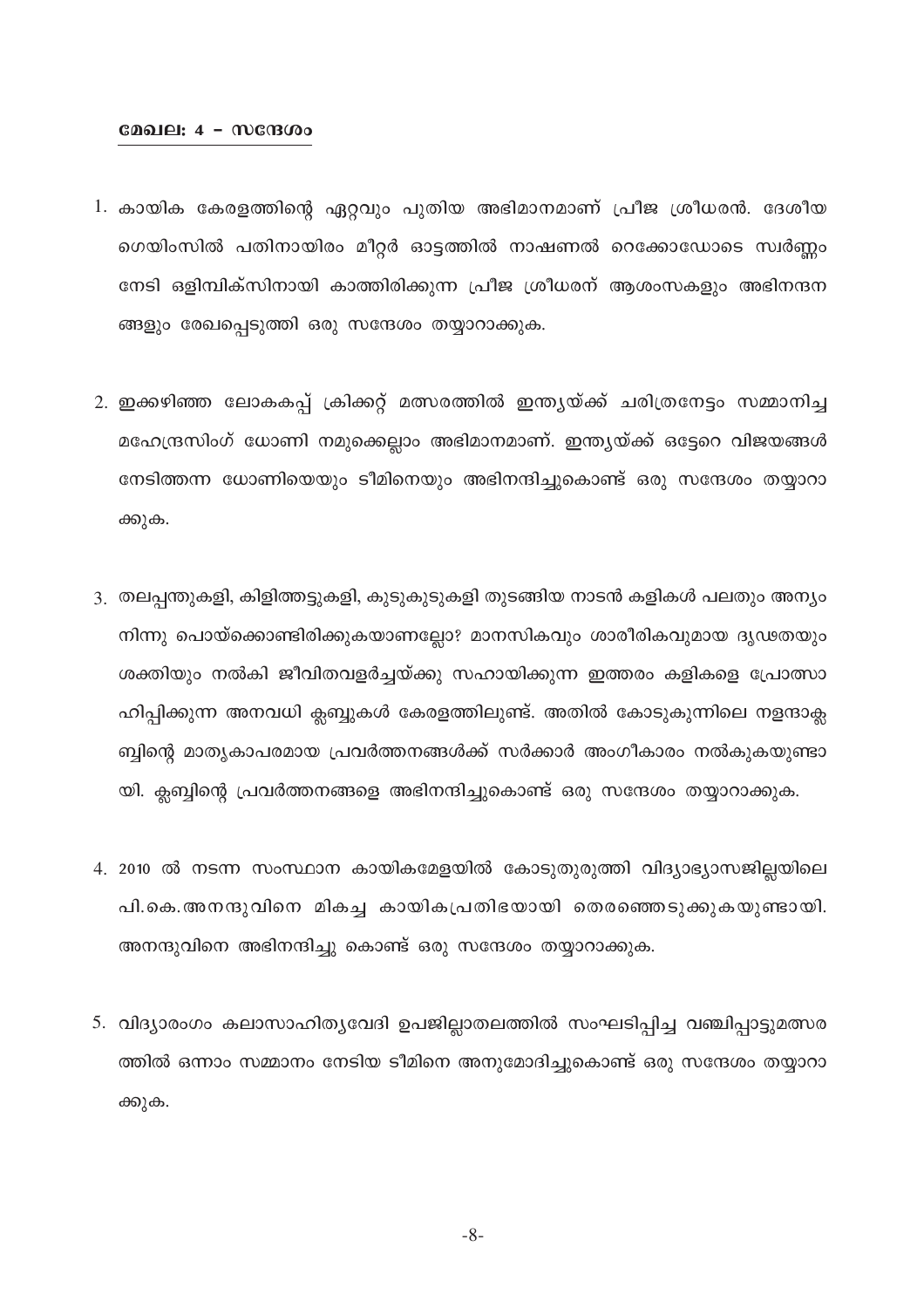## മേഖല : 5 - ജീവചരിത്രക്കുറിപ്പ്

- 1. വിഖ്യാത ഫുട്ബോൾ മാന്ത്രികനായ പെലെയുടെ ഒരു ലഘുജീവചരിത്രക്കുറിപ്പ് തയ്യാറാ ക്കുക. താഴെപ്പറയുന്ന വിവരങ്ങൾ ഉൾപ്പെടുത്താൻ ശ്രമിക്കുമല്ലോ?
	- ജനനം : ട്രെഡ കൊറാ ആസ് എന്ന കൊച്ചുപട്ടണത്തിൽ, 1940 ഒക്ടോബർ 23 ന്  $\frac{1}{2}$
	- പേര് : ഹെഡ്സൺ അരാന്റസ് ഡോ നാസിമെന്റോ  $\mathcal{L}(\mathbf{r})$  .
	- ചെല്ലപ്പേര് : ആദ്യം ഡിക്കോ പിന്നീട് പെലെ  $\frac{1}{2}$  ,  $\frac{1}{2}$
	- കുടുംബം : അച്ഛൻ, അമ്മ, അനിയൻ, അനിയത്തി  $\mathcal{L}(\mathbf{r})$
	- ഏറ്റവും വലിയ സ്വപ്നം : ഒരു ജോടി ഷൂസും ഒരു ഫുട്ബോളും  $\mathcal{L}(\mathbf{r})$  .
	- ആഹാരത്തിനുവേണ്ടി തെരുവുകളിൽ കടലവിറ്റു നടന്നു.  $\mathcal{L}(\mathbf{r})$  .
	- 1958, 1962, 1970 ലോകകപ്പ് കളിയിൽ ബ്രസീലിന് കിരീടം.  $\mathcal{L}(\mathbf{r})$  .
- 2. കുചേലവൃത്തം വഞ്ചിപ്പാട്ട് എന്ന ഒറ്റകൃതികൊണ്ടു തന്നെ മലയാളസാഹിത്യത്തിൽ ചിര പ്രതിഷ്ഠനേടിയ രാമപുരത്തുവാര്യരുടെ ലഘുജീവചരിത്രക്കുറിപ്പ് തയ്യാറാക്കുക.

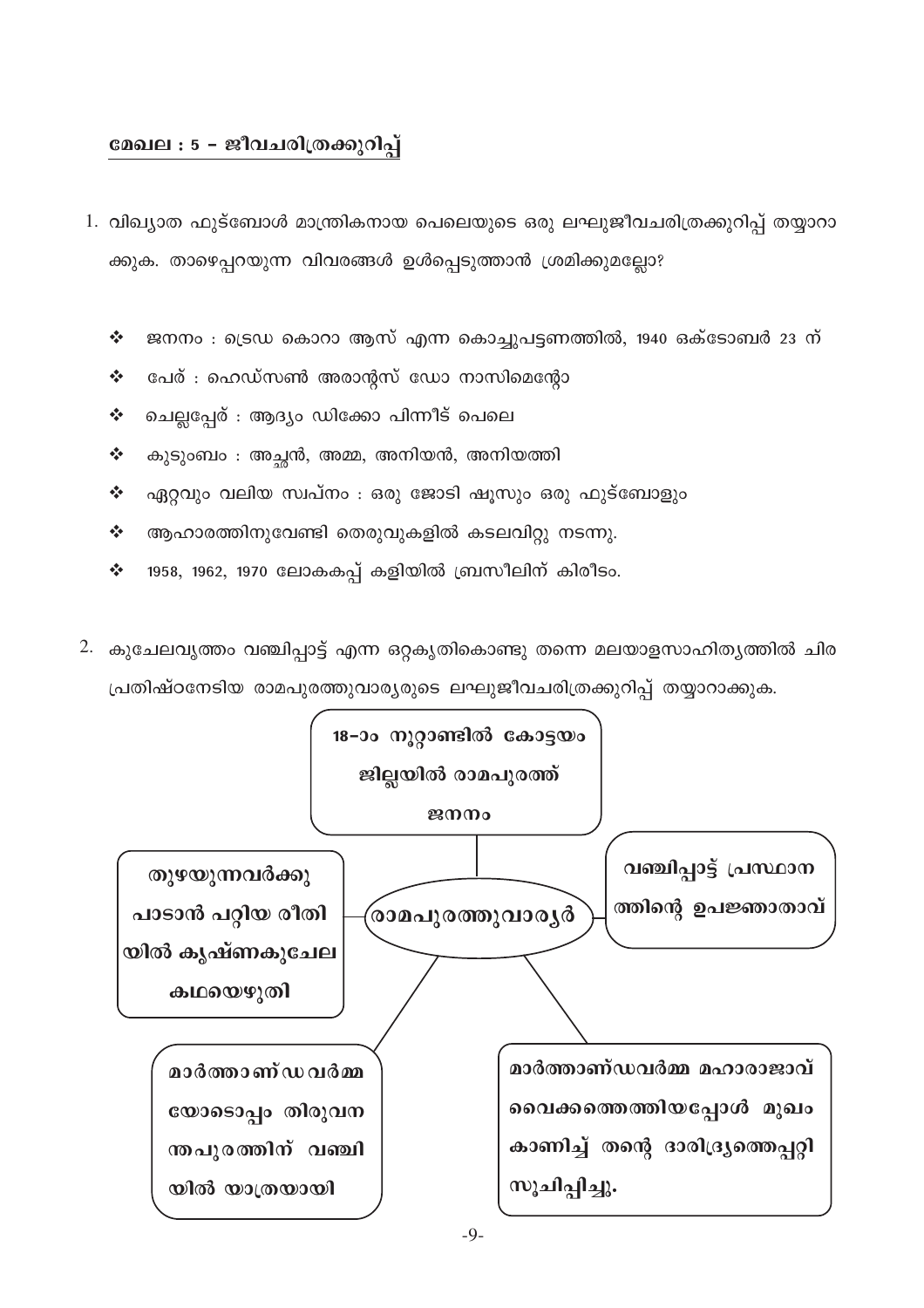3. ഒരു സാധാരണ കേരളീയ ഗ്രാമത്തിൽ നിന്നു കായികലോകത്തിന്റെ നെറുകയിലെത്തിയ പി.ടി.ഉഷയെക്കുറിച്ച് ഒരു ജീവചരിത്രക്കുറിപ്പ് തയ്യാറാക്കുക.

# പി.ടി.ഉഷ

 $\frac{1}{2}$ പിലാവുള്ളക്കണ്ടി തെക്കേപ്പറമ്പിൽ ഉഷ.

പത്മശ്രീ ബഹുമതി, അർജ്ജുന അവാർഡ്, ദേശീയ റിക്കാർഡ്, ഏറ്റവും നല്ല കായി  $\frac{1}{2}$ കതാരത്തിനുള്ള ഇന്ത്യാ സർക്കാരിന്റെ പുരസ്ക്കാരം (അഞ്ചുതവണ) ലഭിച്ചു. ഏഷ്യൻ ഗയിംസിൽ ഏറ്റവും മികച്ച കായികതാരത്തിനുള്ള ആഡിഡാസ് ഗോൾഡൻ ഷൂ, ഏഷ്യൻ ഗയിംസിലും എഷ്യൻ ചാമ്പ്യൻഷിപ്പിലുമായി 13 സ്വർണ്ണമടക്കം 33 മെഡലുകൾ സ്വന്തമാ ക്കി.

 $\frac{1}{2}$ കോഴിക്കോട് ജില്ലയിലെ പയ്യോളിയിൽ 1967 ൽ ജനനം.

- വിദ്യാഭ്യാസം തൃക്കോട്ടൂർ സ്കൂൾ, കണ്ണൂർ സ്പോർട്സ് ഡിവിഷൻ സ്കൂൾ ❖
- അച്ഛൻ പൈതൽ, അമ്മ ലക്ഷ്മി  $\frac{1}{2}$
- 4. സൂചനകൾ ഉപയോഗപ്പെടുത്തി ജീവചരിത്രക്കുറിപ്പ് തയ്യാറാക്കുക.

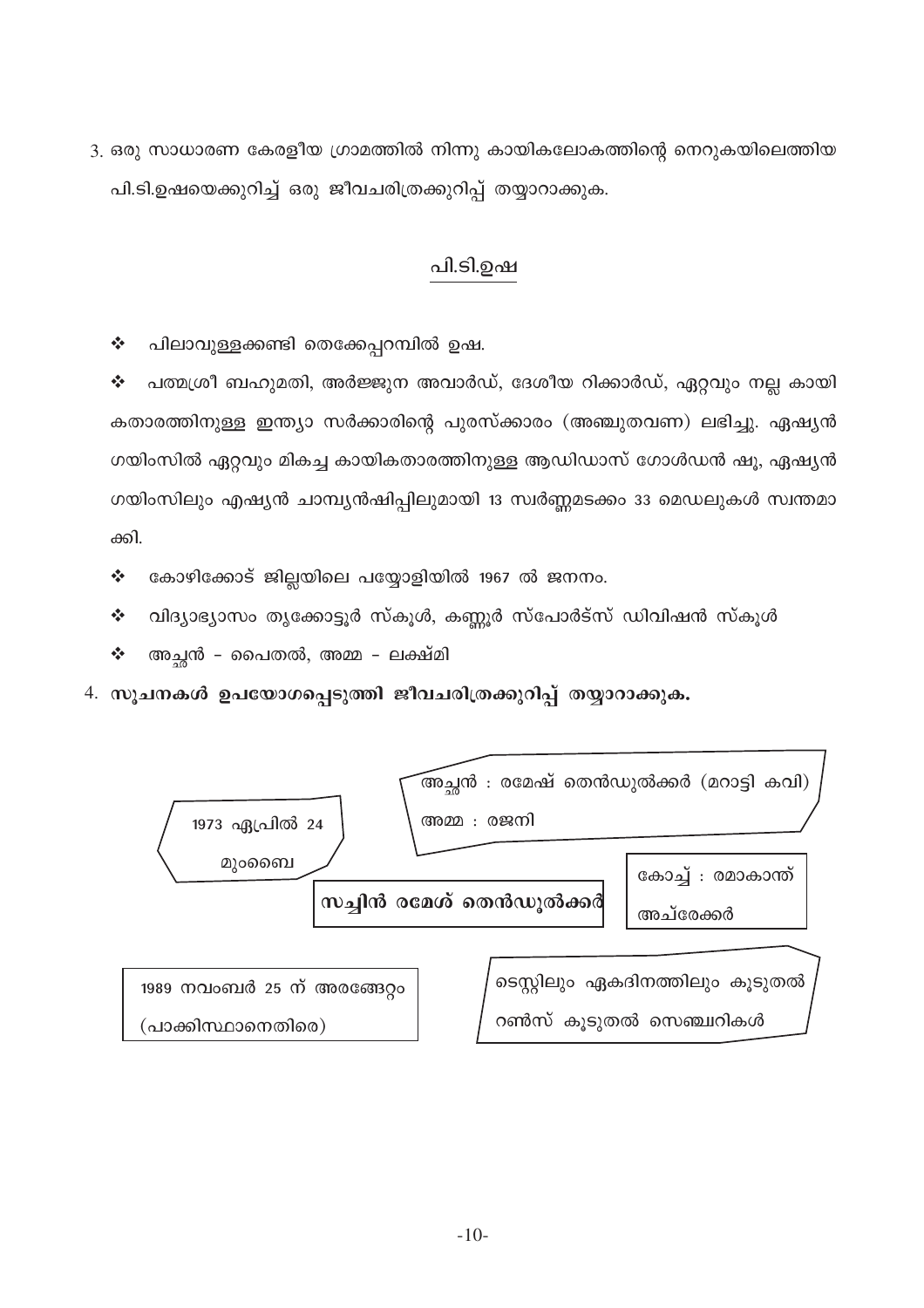5. ജീവചരിത്രക്കുറിപ്പ് - ഇന്ദിരാഗാന്ധി



മുകളിൽ കൊടുത്തിരിക്കുന്ന സൂചനകൾ ഉപയോഗപ്പെടുത്തി ജീവചരിത്രക്കുറിപ്പ് തയ്യാറാക്കുക.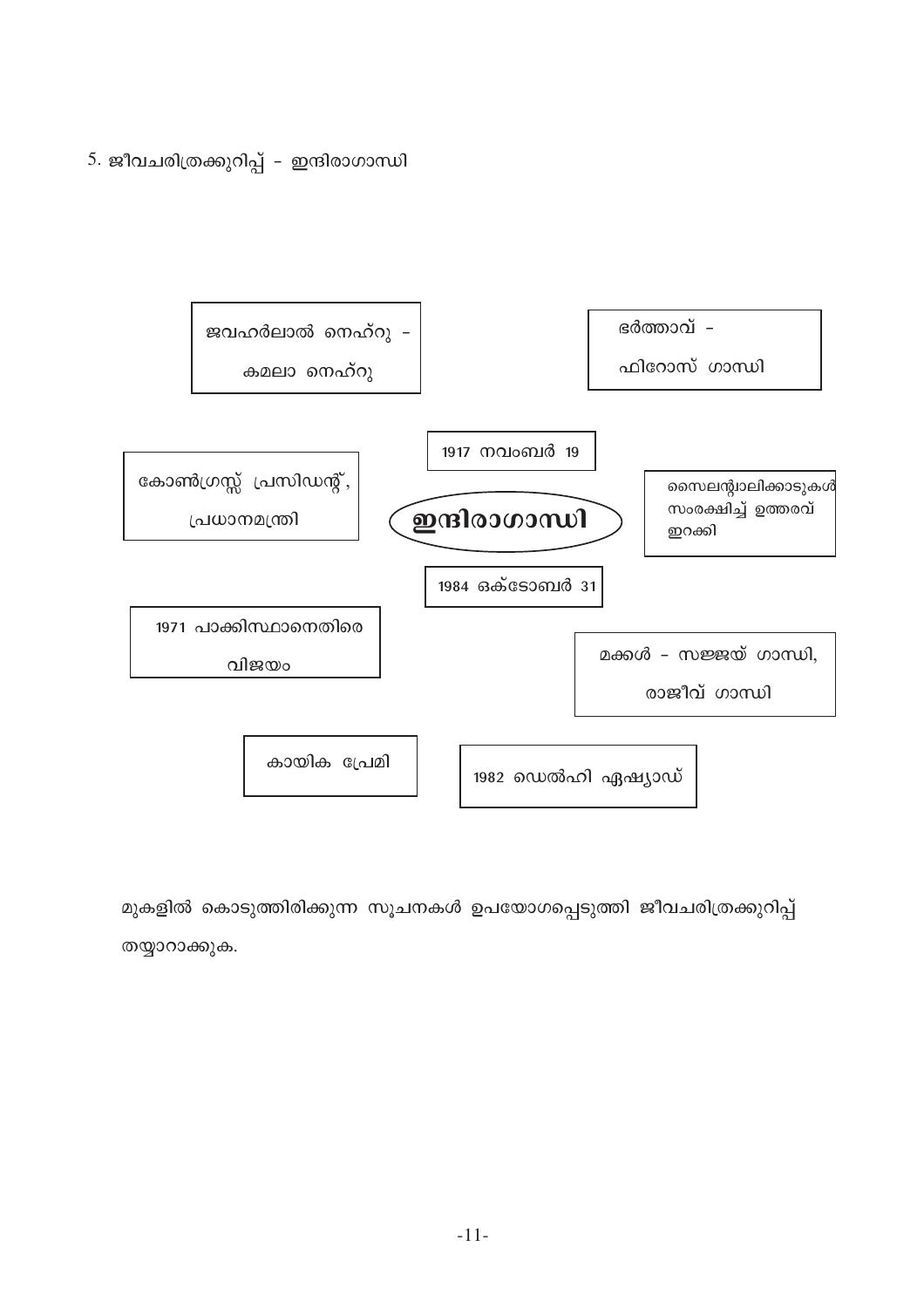# സർവ്വ ശിക്ഷാ അഭിയാൻ കേരളം

നിരന്തര മൂല്യനിർണയം – യൂണിറ്റ് ടെസ്റ്റ് ഗ്രേഡിംഗ് സുചകങ്ങൾ

ക്ലാസ്സ്:  $VII$ 

വിഷയം: മലയാളം

കേരളപാഠാവലി

#### 1. ആത്മകഥാരചന

- സംഭവങ്ങളുടെ സമഗ്രത വെളിപ്പെടുന്നു്. വ്യക്തിയുടെ ജീവിതത്തിലെ സംഭവങ്ങൾ അനുക്രമമായും ആകർഷകമായും അവതരിപ്പിച്ചിട്ടു്.
- O ആത്മനിഷ്ഠമായ ഭാഷ (സ്വന്തം ജീവിതത്തിലെ സംഭവങ്ങൾ ഏറ്റവും ആകർഷക മായി വൈകാരികതയോടെ അവതരിപിച്ചിട്ടു്)
- ആശയങ്ങൾ ക്രമീകരിച്ച് അവതരിപ്പിച്ചിട്ടു് (വാകൃങ്ങൾ പരസ്പരം പൊരുത്ത പ്പെടുന്ന രീതിയിൽ ഭാവതീവ്രമായി ഖണ്ഡികാകരണം ചെയ്ത് അവതരിപ്പിച്ചിട്ടു്.
- ഉചിതമായ ശീർഷകം (ആത്മകഥയിലെ ആശയങ്ങൾ ഉൾക്കൊ് ഏറ്റവും ആകർഷകമായി ശീർഷകം നൽകിയിട്ടു്.

### 2. പത്രവാർത്ത

- O ഉള്ളടക്കത്തിന്റെ സാരാംശവും ഊന്നലും സൂചിപ്പിക്കുന്നതും അതിലേക്കു ശ്രദ്ധയാ കർഷിക്കുന്നതുമായ ശീർഷകം
- O സംഭവത്തിന്റെ / പ്രശ്നത്തിന്റെ കാതലായ ഭാഗങ്ങളിൽ തുടങ്ങി വിശദാംശങ്ങളിൽ അവസാനിക്കുന്ന ഘടന.
- വസ്തുനിഷ്ഠമായ പ്രതിപാദന രീതി.

## 3. അഭിമുഖചോദ്യാവലി

- O വിവരശേഖരണത്തിനനുയോജ്യമായ ചോദ്യങ്ങൾ
- O ചോദ്യങ്ങളുടെ ക്രമാനുഗത വികാസം, തുടർച്ച
- O ലാളിതൃവും ആശയവ്യക്തതയും.

#### 4. mango

- O പ്രശ്നം/ഉദ്ദേശ്യം മനസ്സിൽ തട്ടാൻ പര്യാപത്മായ വാക്യങ്ങൾ (സന്ദേശവിനിമയശേഷി)
- O ആശയവ്യക്തത, പൂർണ്ണത
- O താളാത്മകമായ പദവിന്യാസം